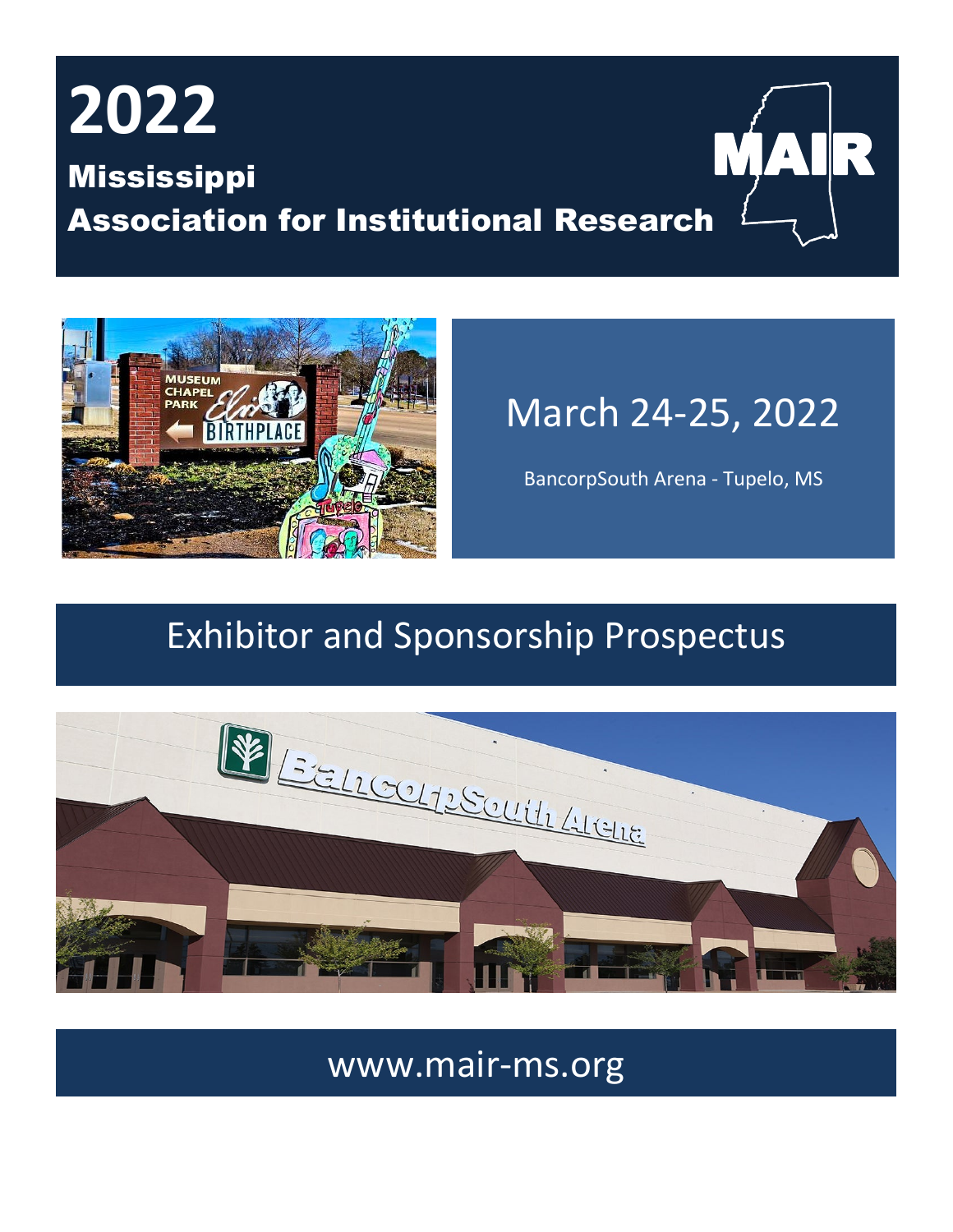## **March 24-25, 2022 Mississippi Association for Institutional Research**

## **About the Association**

The Mississippi Association for Institutional Research (MAIR) is composed of institutional research professionals at Mississippi's 2-year and 4-year postsecondary institutions.

Dedicated to advancing the field of institutional research in the State of Mississippi and beyond, the organization seeks to serve, and foster cooperation among, professionals from postsecondary educational institutions and agencies whose interests include management research, policy analysis, and planning.

Its membership includes more than 70 institutional research professionals from 30 institutions for higher learning in Mississippi.

Alcorn State University The State University Mississippi University for Women

## **Member Institutions**

Belhaven University The State University Jones County Junior College The Mississippi Valley State University Coahoma Community College Meridian Community College Northeast Mississippi Community College Copiah-Lincoln Community College Millsaps College Northwest Mississippi Community College Delta State University **Mississippi College** Pearl River Community College **Pearl River Community College** East Central Community College Mississippi Community College Board Rust College East Mississippi Community College Mississippi Delta Community College Tougaloo College Hinds Community College Mississippi Gulf Coast Community College University of Mississippi Holmes Community College Mississippi Institutions for Higher Learning University of Mississippi Medical Center Itawamba Community College Mississippi State University University of Southern Mississippi



## **About the 2022 Conference**

The 2022 MAIR Conference will be held in Tupelo, Mississippi and will be located at the [BancorpSouth](https://www.bcsarena.com/) [Arena & Conference Center](https://www.bcsarena.com/) (375 East Main Street, Tupelo MS 38804).

Tupelo, MS is served by the [Tupelo Regional Airport.](https://flytupelo.com/)

## www.mair-ms.org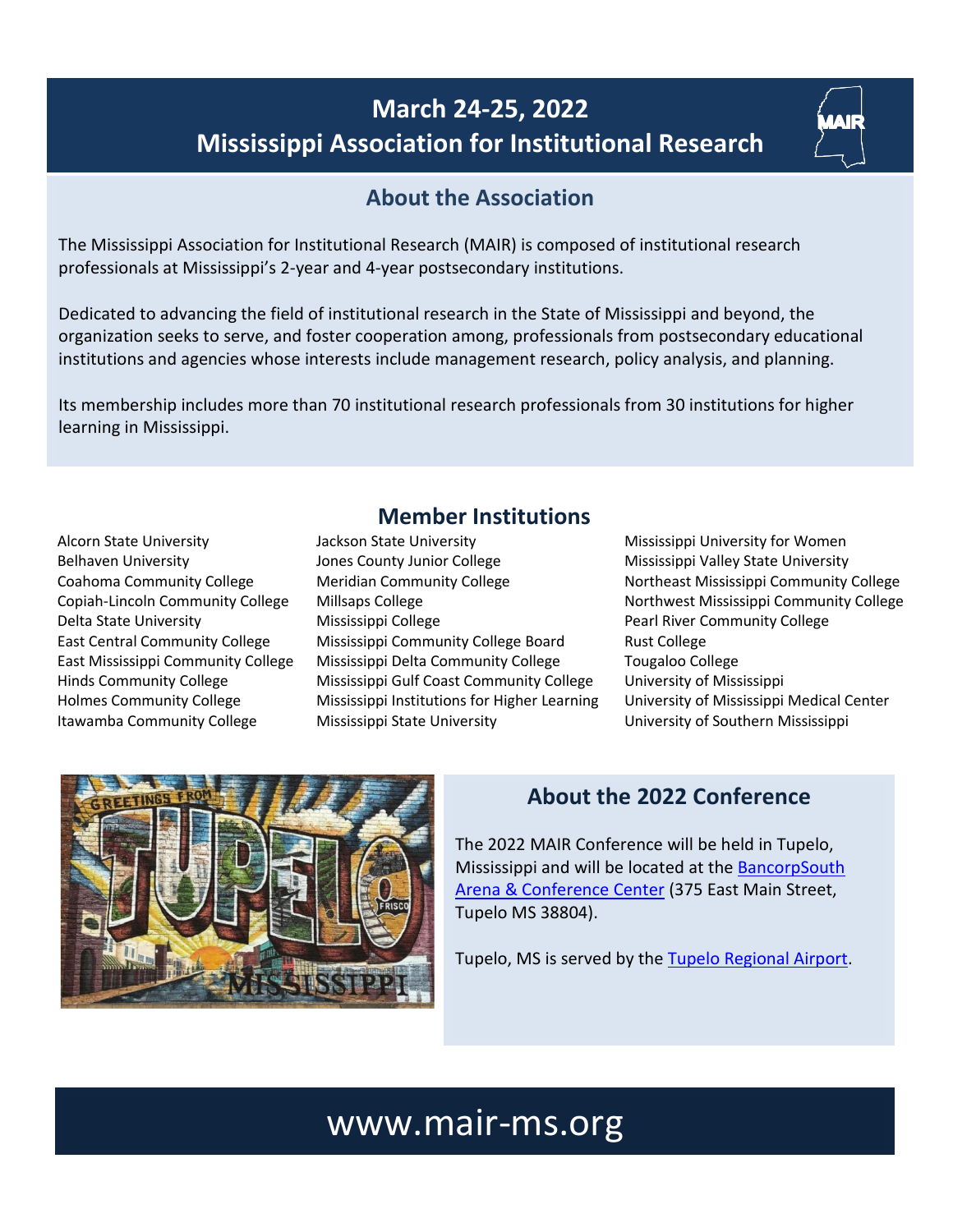## **Opportunities for Sponsors, Exhibitors, and Advertisers**

The Mississippi Association for Institutional Research (MAIR) invites you to participate in its annual conference offering sponsors, exhibitors, and advertisers many excellent opportunities to promote their products and services.

Dedicated Exhibit Area**:** Attendees are encouraged to visit the exhibit area throughout the conference beginning the morning of March 24<sup>th</sup>, during the reception Thursday evening, and during session breaks on March 24-25<sup>th</sup>. The exhibit area will close at the end of the sessions on March 25<sup>th</sup>.

Sponsorship Levels**:** Vendors may choose from Gold, Silver, and Bronze sponsorships, which provide a wide variety of opportunities to showcase their products. There will be a limit of four Gold-level sponsorships due to meeting session time constraints. See summary of sponsorship benefits for more details. For vendors who are unable to attend the conference, the Bronze-level sponsorship allows companies the opportunity to promote their products for a \$100 fee by simply sending product promotional information which will be included in MAIR conference attendees' registration packets.

## Summary of Sponsorship Level Benefits

| <b>Benefit</b>                                           | Gold<br>(Four Gold<br><b>Sponsorships</b><br><b>Available)</b> | <b>Silver</b>               | <b>Bronze</b> | <b>Additional</b><br><b>Sponsorships</b>                                                                                                                                                                                                                                                                                                 |
|----------------------------------------------------------|----------------------------------------------------------------|-----------------------------|---------------|------------------------------------------------------------------------------------------------------------------------------------------------------------------------------------------------------------------------------------------------------------------------------------------------------------------------------------------|
| Advertisement in Conference Program                      | <b>Full-Page</b>                                               | Half-Page                   | Quarter-Page  | Sponsorship<br>opportunities in<br>addition or as an<br>alternative to the<br>selected levels are<br>available.<br>Options include, but<br>are not limited to:<br>conference<br>nametags, tote bags,<br>pens, notepads, etc.<br>Information<br>regarding<br>sponsorships of<br>break services, etc.<br>will be provided<br>upon request. |
| Hyperlink on Conference Website                          | <b>Yes</b>                                                     | Yes                         | Yes           |                                                                                                                                                                                                                                                                                                                                          |
| One insert in attendee packet                            | <b>Yes</b>                                                     | Yes                         | Yes           |                                                                                                                                                                                                                                                                                                                                          |
| <b>Complimentary Conference</b><br>Registration*         | $Yes - 2$                                                      | $Yes - 1$                   | <b>No</b>     |                                                                                                                                                                                                                                                                                                                                          |
| Verbal Recognition of Sponsorship at<br>Event            | <b>Evening</b><br>Reception                                    | <b>Business</b><br>Luncheon | <b>No</b>     |                                                                                                                                                                                                                                                                                                                                          |
| <b>Email Addresses of Attendees (Pre-</b><br>conference) | <b>Included</b>                                                | Included                    | Included      |                                                                                                                                                                                                                                                                                                                                          |
| <b>Presentation During Conference</b>                    | Yes - 45 min.                                                  | <b>No</b>                   | <b>No</b>     |                                                                                                                                                                                                                                                                                                                                          |
| Non-Voting, One-Year MAIR<br>Membership                  | <b>Included</b>                                                | Included                    | Included      |                                                                                                                                                                                                                                                                                                                                          |
| <b>COST</b>                                              | \$500                                                          | \$250                       | \$100         |                                                                                                                                                                                                                                                                                                                                          |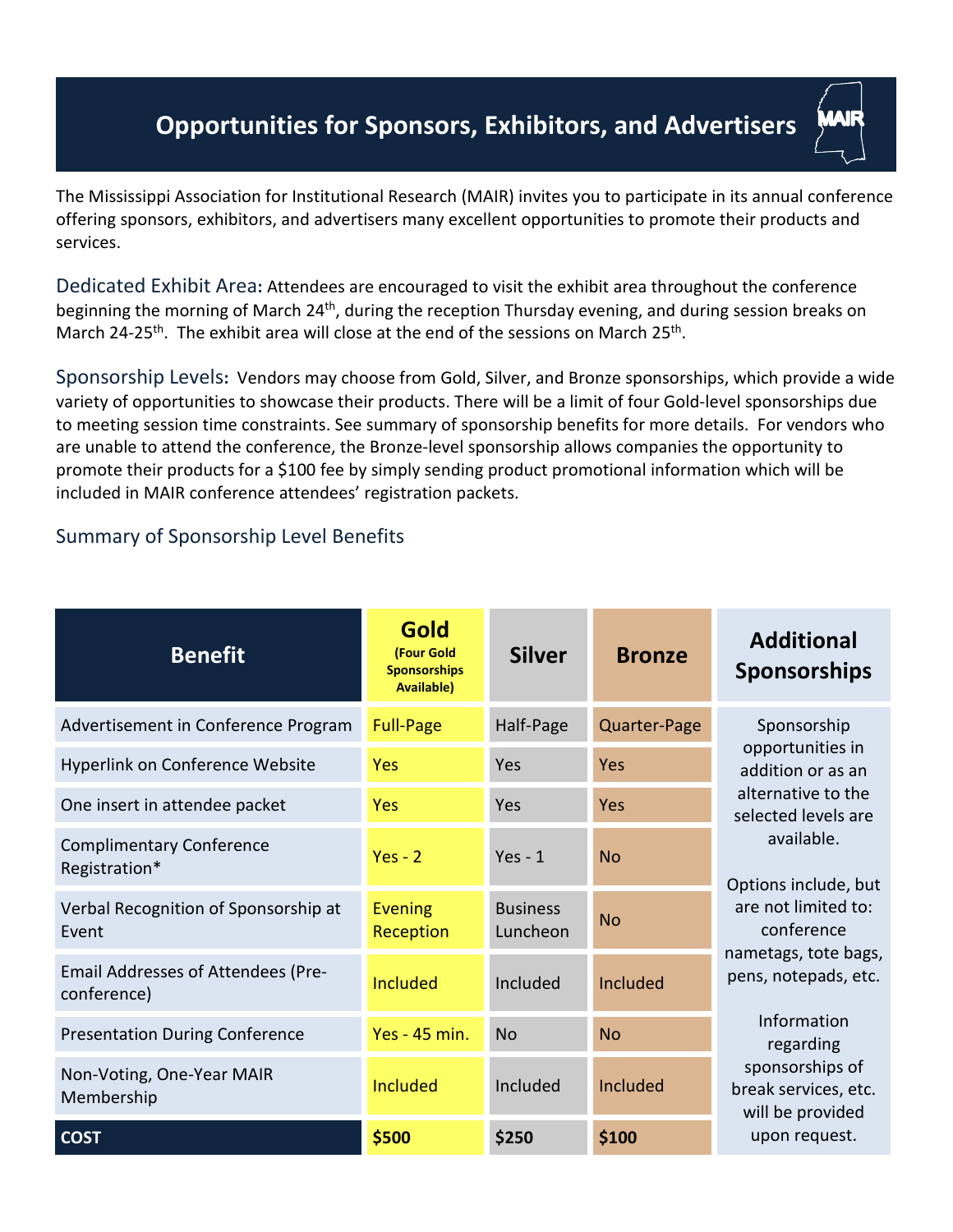*\*Conference registration includes attendance at conference presentations Thursday and Friday, business lunch on Friday, and networking during reception.*

## **Information for Sponsors, Exhibitors, and Advertisers**

#### **Vendor Responsibilities**

Vendors shall be responsible for any additional fees, labor, and/or materials required to set up or take down sponsor booths.

#### **For More Information**

Contact Demetria White (dhoward@tougaloo.edu) or Adam Swanson (adam.swanson@mgccc.edu) no later than **February 25, 2022,** to submit vendor selections.

## **Important Dates**

### **Friday, January 21, 2022**

**Preferred deadline to receive program ad and** marketing collateral.

## **Friday, February 25, 2022**

- Deadline for [Online Registration](https://www.mair-ms.org/conference-registration)
	- o Payment deadline for exhibits and sponsorships
	- Deadline for [Sponsor Registration Form](https://mgccc.forms-db.com/view.php?id=52714)
		- o Upload advertising collateral and a web-friendly logo
		- o Upload an organizational flyer or brochure

## **Thursday, March 24 & Friday, March 25, 2022**

MAIR Conference